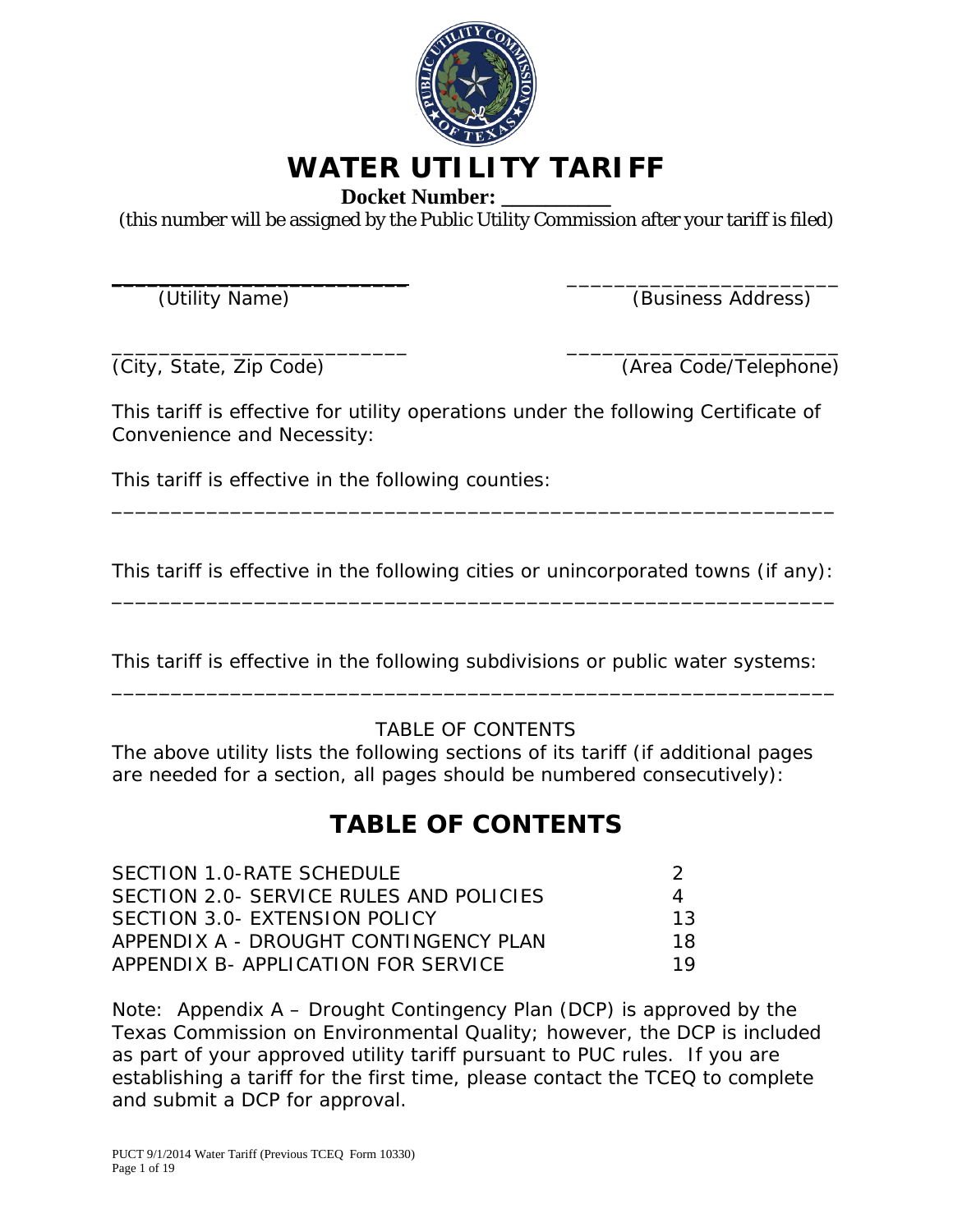Water Tariff Page No.

(Utility Name)

### **SECTION 1.0 -- RATE SCHEDULE**

Section 1.01 - Rates

| <b>Meter Size</b> | <b>Monthly Minimum Charge</b> |                               |  | <b>Gallonage Charge</b> |                                   |  |         |
|-------------------|-------------------------------|-------------------------------|--|-------------------------|-----------------------------------|--|---------|
| 5/8" or 3/4"      | \$                            | (Includes gallons) $\vert \$$ |  |                         | per 1000 gallons, 1 <sup>st</sup> |  | gallons |
| 1 H               | \$                            |                               |  |                         | per 1000 gallons, next            |  | gallons |
| $1\frac{1}{2}$ "  | \$                            |                               |  |                         | per 1000 gallons thereafter       |  |         |
| 2"                | \$                            |                               |  |                         |                                   |  |         |
| 3"                | \$                            |                               |  |                         |                                   |  |         |
| 4"                | \$                            |                               |  |                         |                                   |  |         |

**FORM OF PAYMENT:** The utility will accept the following forms of payment: Cash\_\_Check\_\_\_Money Order\_\_\_Credit Card\_\_\_Other (specify\_\_\_\_\_\_\_\_\_\_\_\_\_\_\_\_\_\_\_\_\_\_\_\_

THE UTILITY MAY REQUIRE EXACT CHANGE FOR PAYMENTS AND MAY REFUSE TO ACCEPT PAYMENTS MADE USING MORE THAN \$1.00 IN SMALL COINS. A WRITTEN RECEIPT WILL BE GIVEN FOR CASH PAYMENTS.

#### **REGULATORY ASSESSMENT** 1.0%

PUC RULES REQUIRE THE UTILITY TO COLLECT A FEE OF ONE PERCENT OF THE RETAIL MONTHLY BILL AND REMIT THE FEE TO THE TCEQ.

Section 1.02 - Miscellaneous Fee

**TAP FEE** \$\_\_\_\_\_\_\_\_\_\_\_ TAP FEE COVERS THE UTILITY'S COSTS FOR MATERIALS AND LABOR TO INSTALL A STANDARD RESIDENTIAL 5/8" or 3/4" METER. AN ADDITIONAL FEE TO COVER UNIQUE COSTS IS PERMITTED IF LISTED ON THIS TARIFF.

### **TAP FEE (Unique Costs) Actual Cost Actual Cost**

FOR EXAMPLE, A ROAD BORE FOR CUSTOMERS OUTSIDE OF SUBDIVISIONS OR RESIDENTIAL AREAS.

**TAP FEE (Large Meter) Actual Cost Actual Cost** TAP FEE IS THE UTILITY'S ACTUAL COST FOR MATERIALS AND LABOR FOR METER SIZE INSTALLED.

**METER RELOCATION FEE** Actual Relocation Cost, Not to Exceed Tap Fee THIS FEE MAY BE CHARGED IF A CUSTOMER REQUESTS THAT AN EXISTING METER BE RELOCATED

### **METER TEST FEE** SPECIFIED ASSESSED ASSESSED.

THIS FEE WHICH SHOULD REFLECT THE UTILITY'S COST MAY BE CHARGED IF A CUSTOMER REQUESTS A SECOND METER TEST WITHIN A TWO-YEAR PERIOD AND THE TEST INDICATES THAT THE METER IS RECORDING ACCURATELY. THE FEE MAY NOT EXCEED \$25.

PUCT 9/1/2014 Water Tariff (Previous TCEQ Form 10330) Page 2 of 19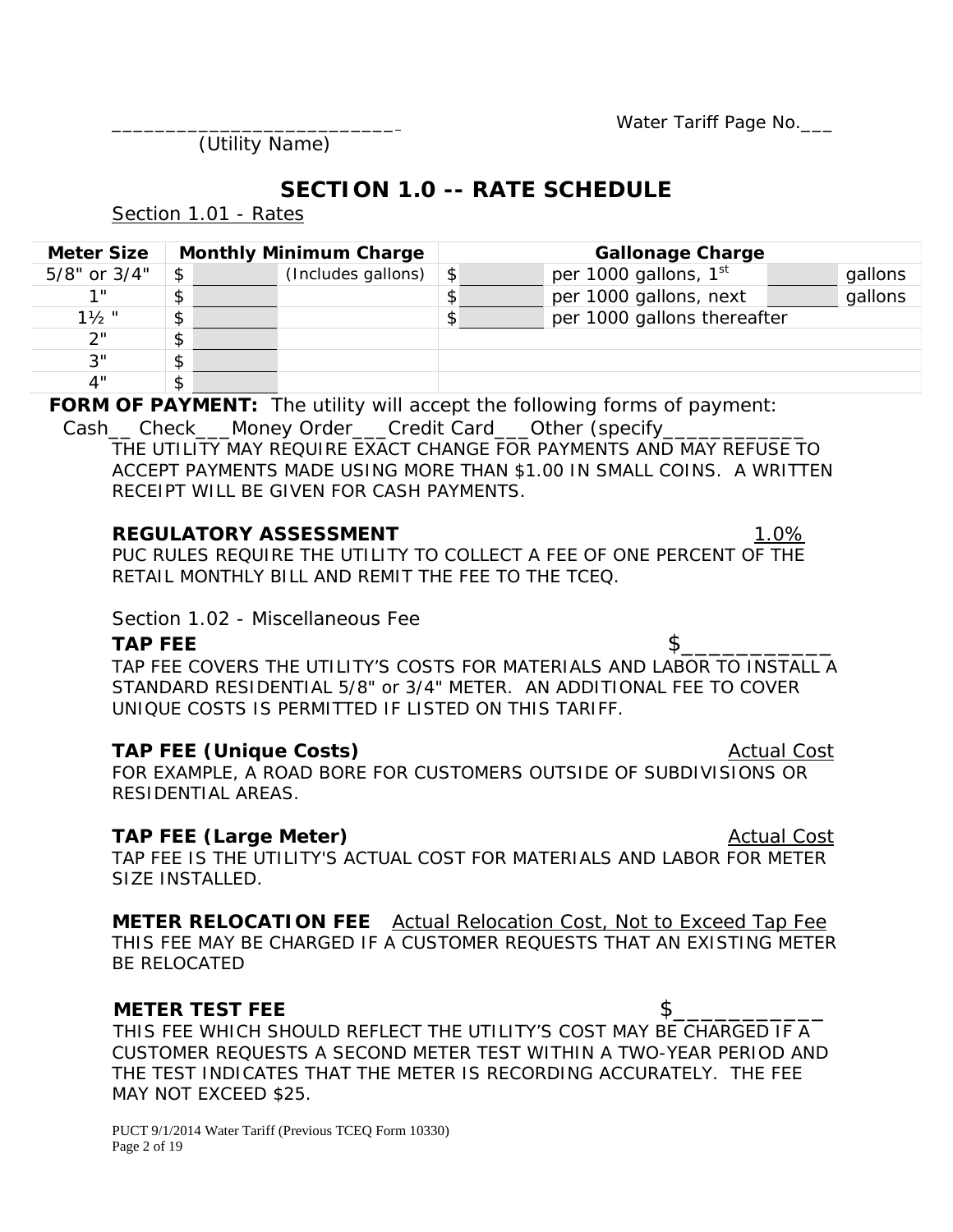# **SECTION 1.0 – RATE SCHEDULE (Continued)**

**RECONNECTION FEE**<br>THE RECONNECT FEE MUST BE PAID BEFORE SERVICE CAN BE RESTORED TO A CUSTOMER WHO HAS BEEN DISCONNECTED FOR THE FOLLOWING REASONS (OR OTHER REASONS LISTED UNDER SECTION 2.0 OF THIS TARIFF):

| a) Nonpayment of bill (Maximum \$25.00)            |  |
|----------------------------------------------------|--|
| b) Customer's request that service be disconnected |  |
|                                                    |  |

#### **TRANSER FEE** \$

THE TRANSFER FEE WILL BE CHARGED FOR CHANGING AN ACCOUNT NAME AT THE SAME SERVICE LOCATION WHEN THE SERVICE IS NOT DISCONNECTED.

#### **LATE CHARGE (EITHER \$5.00 OR 10% OF THE BILL)** \$

PUC RULES ALLOW A ONE-TIME PENALTY TO BE CHARGED ON DELINQUENT BILLS. A LATE CHARGE MAY NOT BE APPLIED TO ANY BALANCE TO WHICH THE PENALTY WAS APPLIED IN A PREVIOUS BILLING.

#### **RETURNED CHECK CHARGE \$**

RETURNED CHECK CHARGES MUST BE BASED ON THE UTILITY'S DOCUMENTABLE COST.

**CUSTOMER DEPOSIT RESIDENTIAL (Maximum \$50)** \$\_\_\_\_\_\_\_\_\_\_\_

#### **COMMERCIAL & NON-RESIDENTIAL DEPOSIT**

1/6TH OF ESTIMATED ANNUAL BILL

#### **GOVERNMENTAL TESTING, INSPECTION AND COSTS SURCHARGE**

\$\_\_\_\_\_\_\_\_\_\_\_ WHEN AUTHORIZED IN WRITING BY PUC AND AFTER NOTICE TO CUSTOMERS, THE UTILITY MAY INCREASE RATES TO RECOVER INCREASED COSTS FOR INSPECTION FEES AND WATER TESTING. [P.U.C. SUBST. R. 24.21(k)(2)]

#### **LINE EXTENSION AND CONSTRUCTION CHARGES:**

REFER TO SECTION 3.0--EXTENSION POLICY FOR TERMS, CONDITIONS, AND CHARGES WHEN NEW CONSTRUCTION IS NECESSARY TO PROVIDE SERVICE.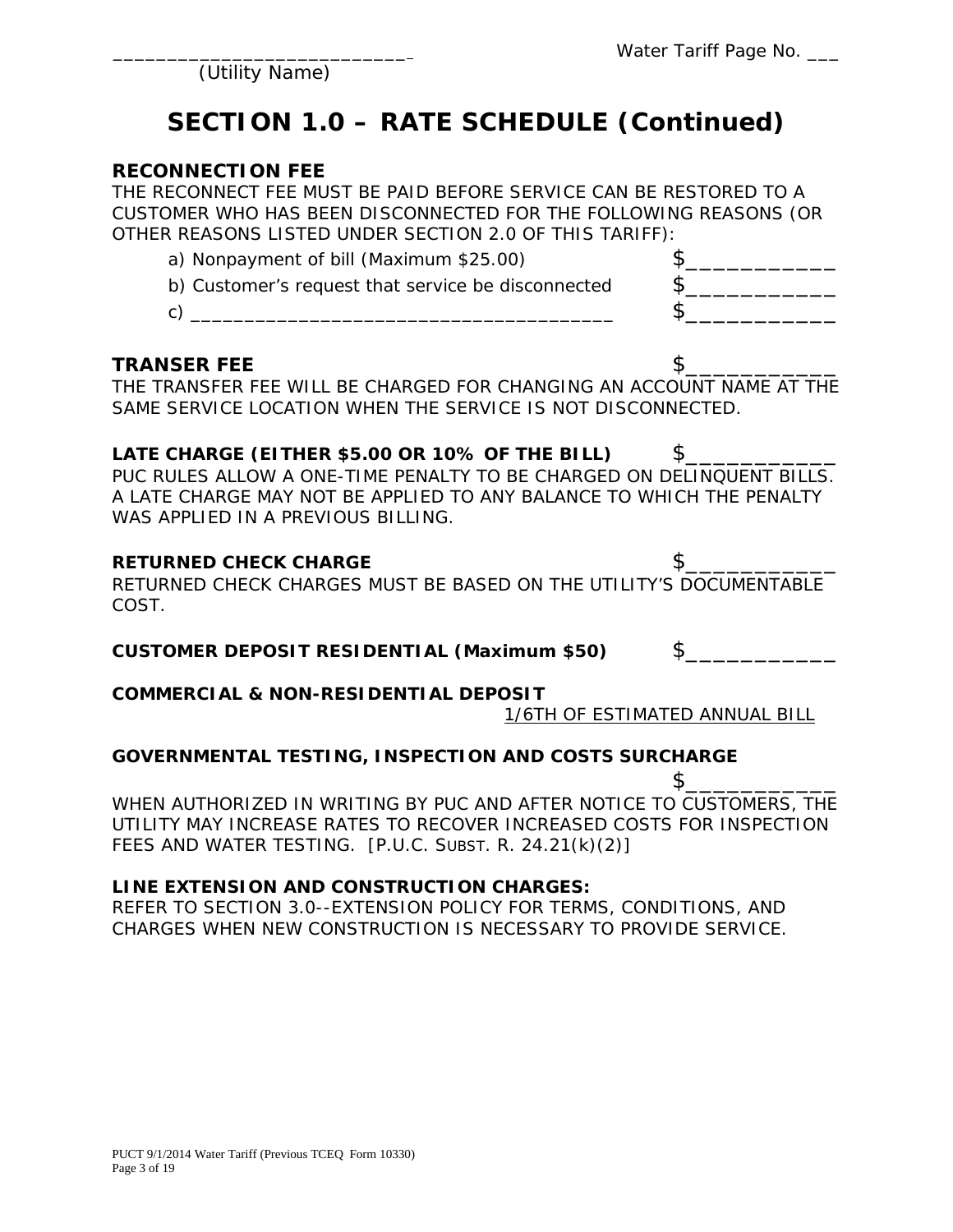# **SECTION 2.0 -- SERVICE RULES AND POLICIES**

The utility will have the most current Public Utility Commission of Texas (PUC or commission rules relating to Water and Wastewater Utility regulations, available at its office for reference purposes. The Rules and this tariff shall be available for public inspection and reproduction at a reasonable cost. The latest Rules or commission approved changes to the Rules supersede any rules or requirements in this tariff.

#### Section 2.01 - Application for Water Service

All applications for service will be made on the utility's standard application or contract form (attached in the Appendix to this tariff), will be signed by the applicant, any required fees (deposits, reconnect, tap, extension fees, etc. as applicable) will be paid and easements, if required, will be granted before service is provided by the utility. A separate application or contract will be made for each service location.

#### Section 2.02 - Refusal of Service

The utility may decline to serve an applicant until the applicant has complied with the regulations of the regulatory agencies (state and municipal regulations) and for the reasons outlined in the PUC Rules. In the event that the utility refuses to serve an applicant, the utility will inform the applicant in writing of the basis of its refusal. The utility is also required to inform the applicant that a complaint may be filed with the commission.

#### Section 2.03 - Fees and Charges & Easements Required Before Service Can Be Connected

#### (A) Customer Deposits

If a residential applicant cannot establish credit to the satisfaction of the utility, the applicant may be required to pay a deposit as provided for in Section 1.02 - Miscellaneous Fees of this tariff. The utility will keep records of the deposit and credit interest in accordance with PUC Rules.

Residential applicants 65 years of age or older may not be required to pay deposits unless the applicant has an outstanding account balance with the utility or another water or sewer utility which accrued within the last two years.

Nonresidential applicants who cannot establish credit to the satisfaction of the utility may be required to make a deposit that does not exceed an amount equivalent to one-sixth of the estimated annual billings.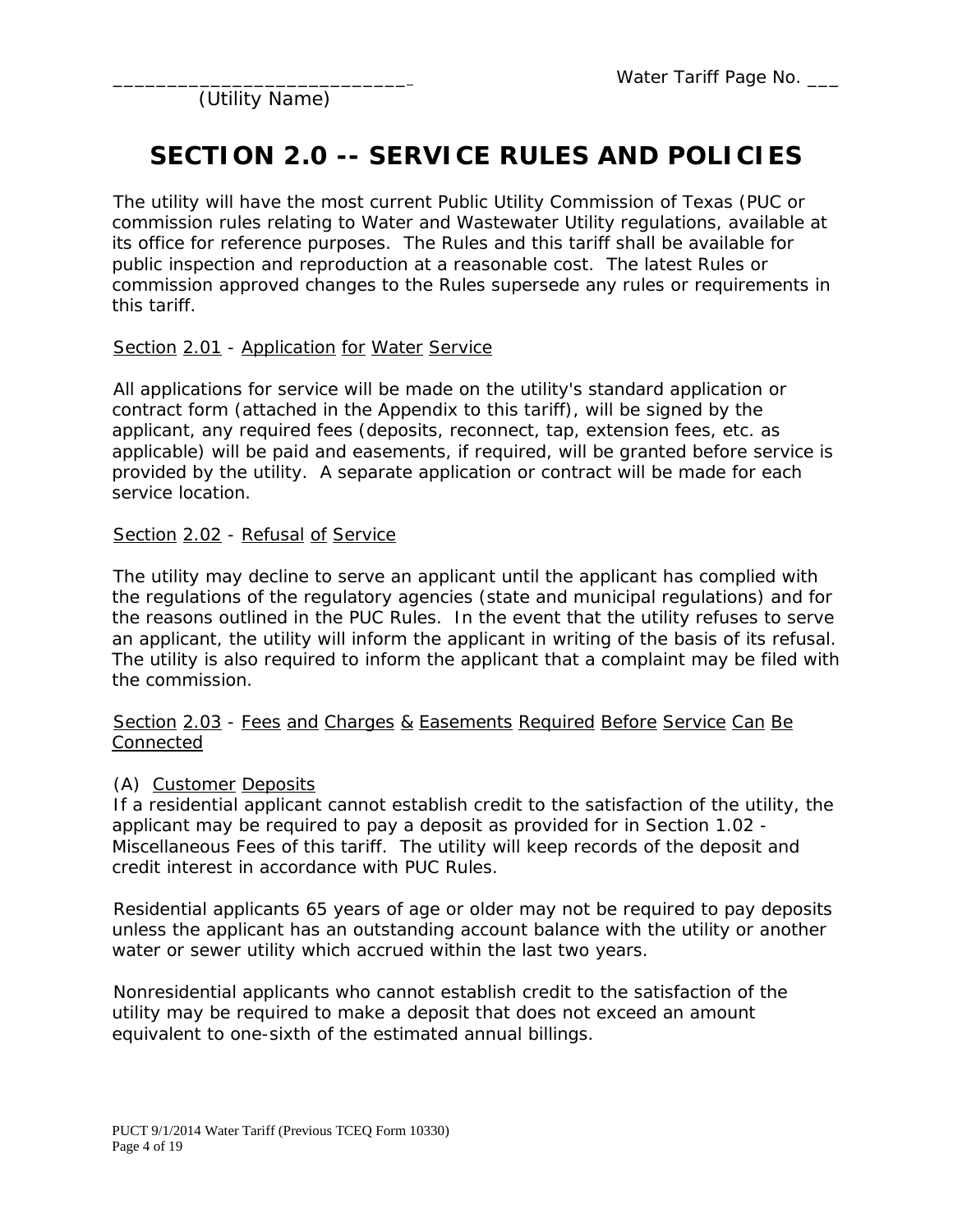### **SECTION 2.0 – SERVICE RULES AND POLICIES (Continued)**

Refund of deposit - If service is not connected, or after disconnection of service, the utility will promptly refund the customer's deposit plus accrued interest or the balance, if any, in excess of the unpaid bills for service furnished. The utility may refund the deposit at any time prior to termination of utility service but must refund the deposit plus interest for any residential customer who has paid 18 consecutive billings without being delinquent.

#### (B) Tap or Reconnect Fees

A new customer requesting service at a location where service has not previously been provided must pay a tap fee as provided in Section 1. A customer requesting service where service has previously been provided must pay a reconnect fee as provided in Section 1. Any applicant or existing customer required to pay for any costs not specifically set forth in the rate schedule pages of this tariff shall be given a written explanation of such costs prior to request for payment and/or commencement of construction. If the applicant or existing customer does not believe that these costs are reasonable or necessary, the applicant or existing customer shall be informed of their right to appeal such costs to the PUC or such other regulatory authority having jurisdiction over the utility's rates in that portion of the utility's service area in which the applicant's or existing customer's property(ies) is located.

Fees in addition to the regular tap fee may be charged if listed specifically in Section 1 to cover unique costs not normally incurred as permitted by P.U.C. SUBST. R. 24.86(a)(1)(C). For example, a road bore for customers outside a subdivision or residential area could be considered a unique cost.

#### (C) Easement Requirement

Where recorded public utility easements on the service applicant's property do not exist or public road right-of-way easements are not available to access the applicant's property, the utility may require the applicant to provide it with a permanent recorded public utility easement on and across the applicant's real property sufficient to provide service to that applicant. Such easement(s) shall not be used for the construction of production, storage, transmission or pressure facilities unless they are needed for adequate service to that applicant.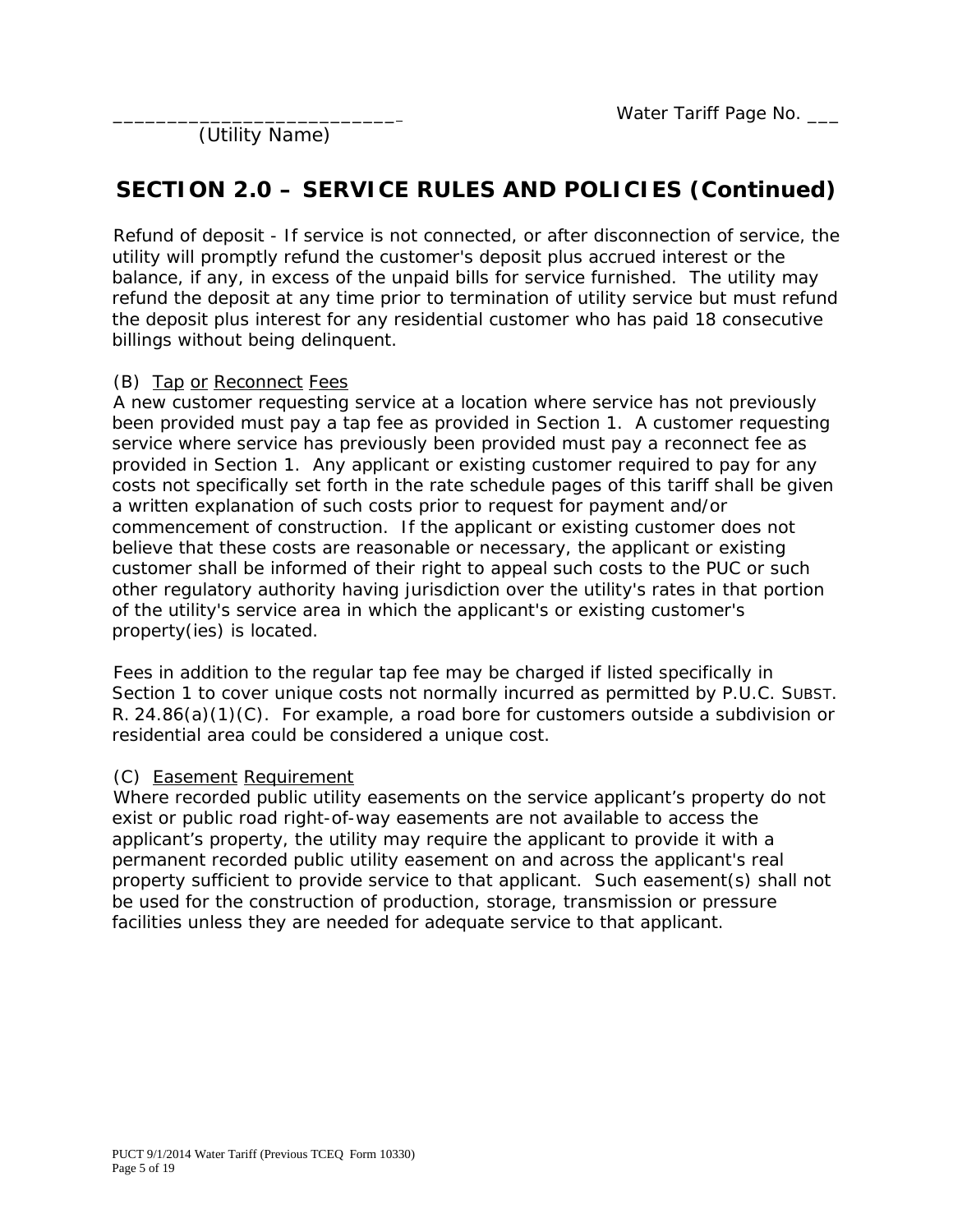### **SECTION 2.0 – SERVICE RULES AND POLICIES (Continued)**

#### Section 2.04 - Utility Response to Applications for Service

After the applicant has met all the requirements, conditions and regulations for service, the utility will install tap, meter and utility cut-off valve and/or take all necessary actions to initiate service. The utility will serve each qualified applicant for service within 5 working days unless line extensions or new facilities are required. If construction is required to fill the order and if it cannot be completed within 30 days, the utility will provide the applicant with a written explanation of the construction required and an expected date of service.

Except for good cause where service has previously been provided, service will be reconnected within one working day after the applicant has met the requirements for reconnection.

#### Section 2.05 - Customer Responsibility

The customer will be responsible for furnishing and laying the necessary customer service pipe from the meter location to the place of consumption. Customers will not be allowed to use the utility's cutoff valve on the utility's side of the meter. Existing customers may install cutoff valves on their side of the meter and are encouraged to do so. All new customers may be required to install and maintain a cutoff valve on their side of the meter.

No direct connection between a public water supply system and any potential source of contamination or between a public water supply system and a private water source (ex. private well) will be allowed. A customer shall not connect, or allow any other person or party to connect, onto any water lines on his premises.

#### Section 2.06 - Customer Service Inspections

Applicants for new service connections or facilities which have undergone extensive plumbing modifications are required to furnish the utility a completed customer service inspection certificate. The inspection certificate shall certify that the establishment is in compliance with the Texas Commission on Environmental Quality (TCEQ) Rules and Regulations for Public Water Systems, Section 290.46(j). The utility is not required to perform these inspections for the applicant/customer, but will assist the applicant/customer in locating and obtaining the services of a certified inspector.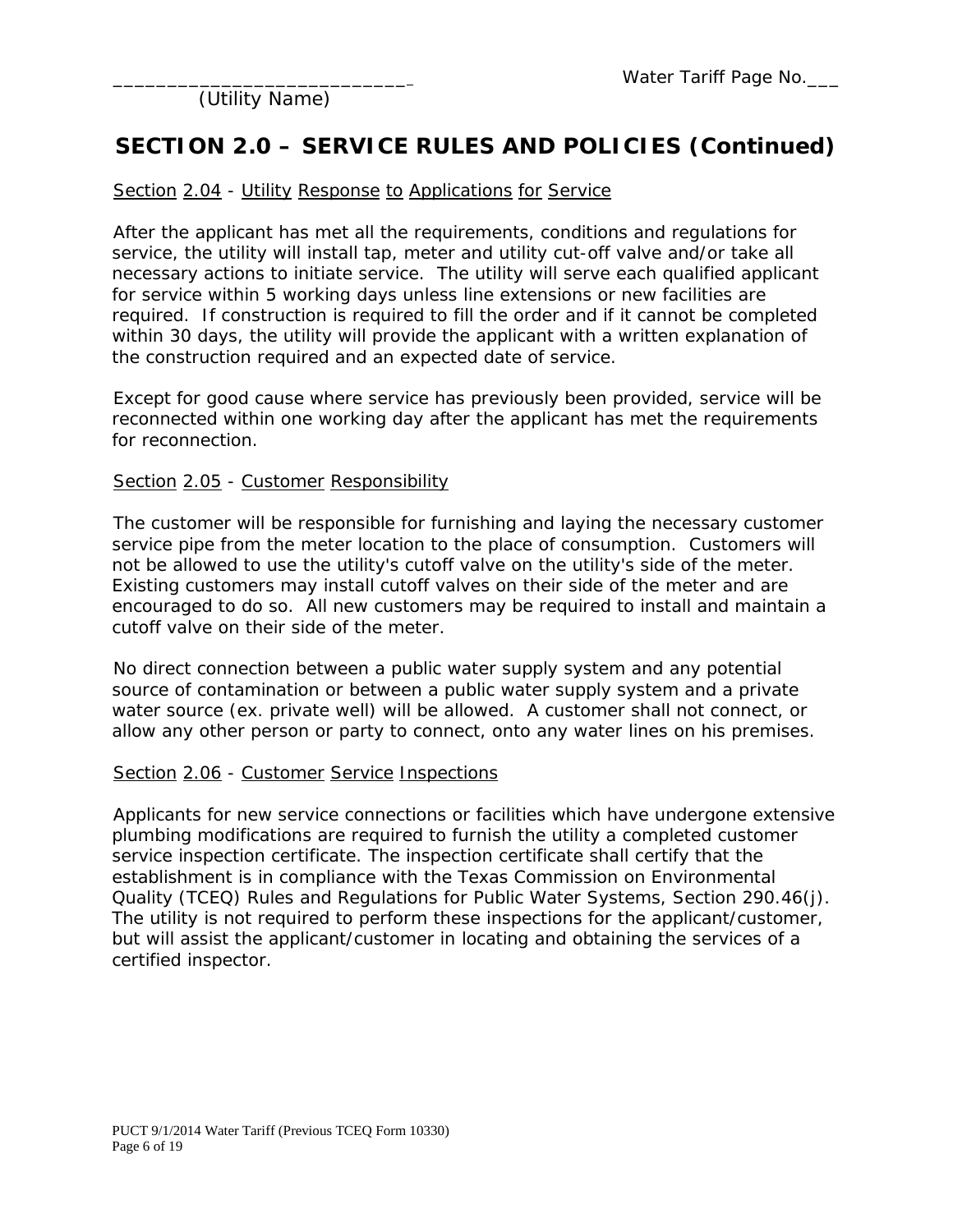### **SECTION 2.0 – SERVICE RULES AND POLICIES (Continued)**

#### Section 2.07 - Back Flow Prevention Devices

No water connection shall be allowed to any residence or establishment where an actual or potential contamination hazard exists unless the public water facilities are protected from contamination by either an approved air gap, backflow prevention assembly, or other approved device. The type of device or backflow prevention assembly required shall be determined by the specific potential hazard identified in Title 30 Texas Administrative Code (TAC) §290.47(i) Appendix I, Assessment of Hazards and Selection of Assemblies of the TCEQ Rules and Regulations for Public Water Systems.

The use of a backflow prevention assembly at the service connection shall be considered as additional backflow protection and shall not negate the use of backflow protection on internal hazards as outlined and enforced by local plumbing codes. When a customer service inspection certificate indicates that an adequate internal cross-connection control program is in effect, backflow protection at the water service entrance or meter is not required.

At any residence or establishment where it has been determined by a customer service inspection, that there is no actual or potential contamination hazard, as referenced in 30 TAC §290.47(i) Appendix I, Assessment of Hazards and Selection of Assemblies of the TCEQ Rules and Regulations for Public Water Systems, then a backflow prevention assembly or device is not required. Outside hose bibs do require, at a minimum, the installation and maintenance of a working atmospheric vacuum breaker.

All backflow prevention assemblies or devices shall be tested upon installation by a TCEQ certified backflow prevention assembly tester and certified to be operating within specifications. Backflow prevention assemblies which are installed to provide protection against health hazards must also be tested and certified to be operating within specifications at least annually by a certified backflow prevention assembly tester.

If the utility determines that a backflow prevention assembly or device is required, the utility will provide the customer or applicant with a list of TCEQ certified backflow prevention assembly testers. The customer will be responsible for the cost of installation and testing, if any, of backflow prevention assembly or device. The customer should contact several qualified installers to compare prices before installation. The customer must pay for any required maintenance and annual testing and must furnish a copy of the test results demonstrating that the assembly is functioning properly to the utility within 30 days after the anniversary date of the installation unless a different date is agreed upon.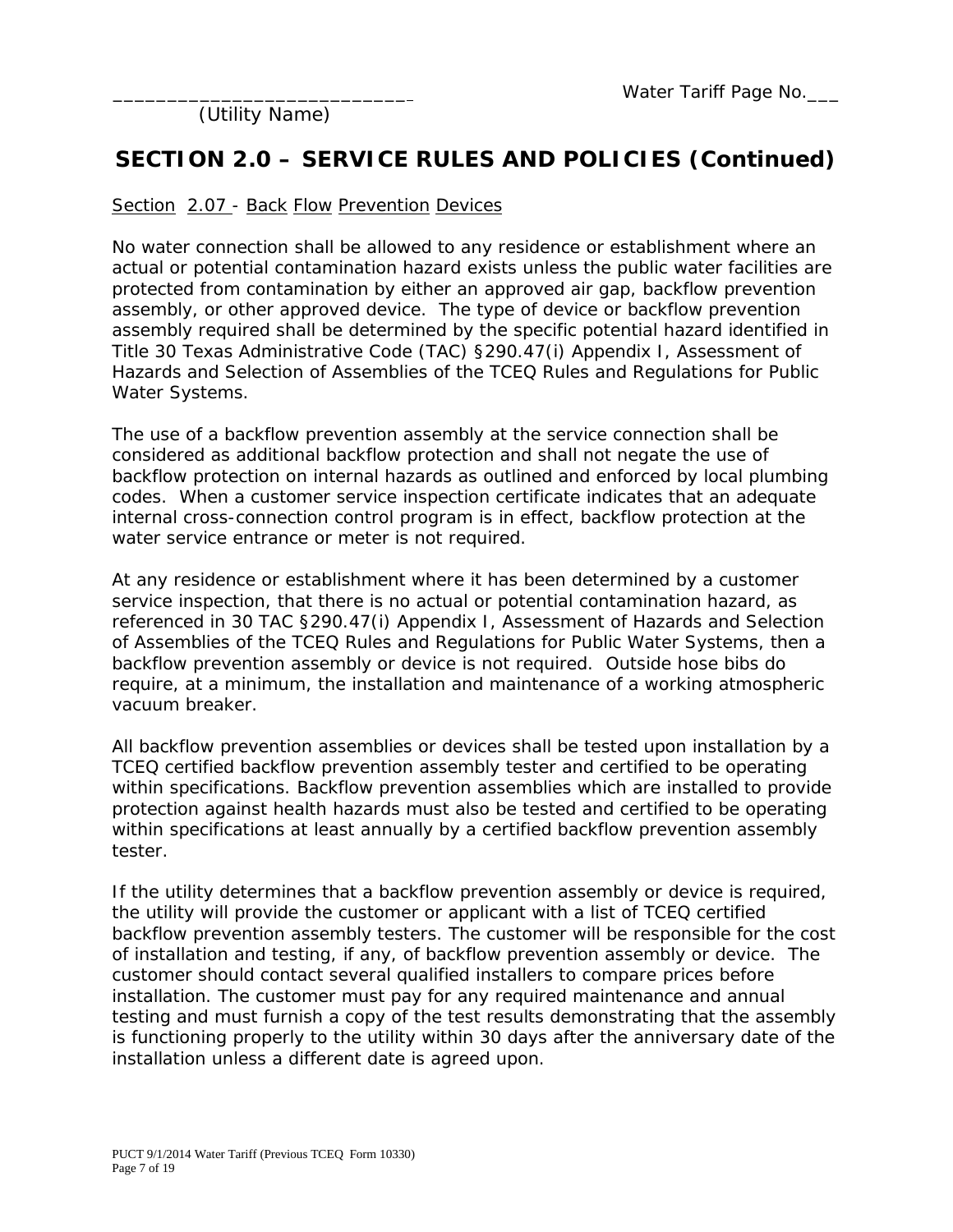### **SECTION 2.0 -- SERVICE RULES AND POLICIES (Continued)**

#### Section 2.08 - Access to Customer's Premises

The utility will have the right of access to the customer's premises at all reasonable times for the purpose of installing, testing, inspecting or repairing water mains or other equipment used in connection with its provision of water service, or for the purpose of removing its property and disconnecting lines, and for all other purposes necessary to the operation of the utility system including inspecting the customer's plumbing for code, plumbing or tariff violations. The customer shall allow the utility and its personnel access to the customer's property to conduct any water quality tests or inspections required by law. Unless necessary to respond to equipment failure, leak or other condition creating an immediate threat to public health and safety or the continued provision of adequate utility service to others, such entry upon the customer's property shall be during normal business hours and the utility personnel will attempt to notify the customer that they will be working on the customer's property. The customer may require any utility representative, employee, contractor, or agent seeking to make such entry identify themselves, their affiliation with the utility, and the purpose of their entry.

All customers or service applicants shall provide access to meters and utility cutoff valves at all times reasonably necessary to conduct ordinary utility business and after normal business hours as needed to protect and preserve the integrity of the public drinking water supply.

#### Section 2.09 - Meter Requirements, Readings, and Testing

One meter is required for each residential, commercial, or industrial connection. All water sold by the utility will be billed based on meter measurements. The utility will provide, install, own and maintain meters to measure amounts of water consumed by its customers.

Meters will be read at monthly intervals and as nearly as possible on the corresponding day of each monthly meter reading period unless otherwise authorized by the Commission.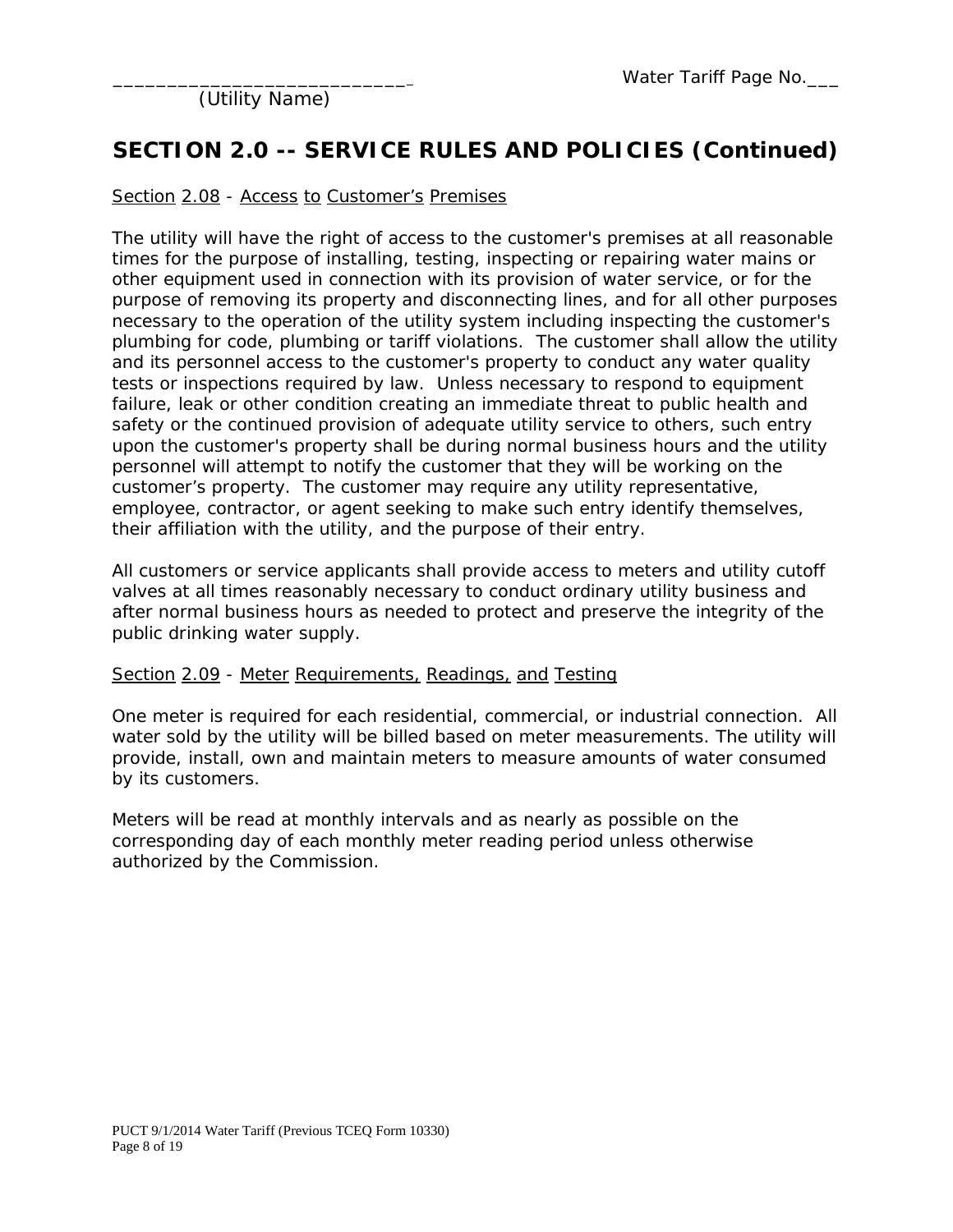### **SECTION 2.0 -- SERVICE RULES AND POLICIES(Continued)**

Meter tests. The utility will, upon the request of a customer, and, if the customer so desires, in his or her presence or in that of his or her authorized representative, make without charge a test of the accuracy of the customer's meter. If the customer asks to observe the test, the test will be made during the utility's normal working hours at a time convenient to the customer. Whenever possible, the test will be made on the customer's premises, but may, at the utility's discretion, be made at the utility's testing facility. If within a period of two years the customer requests a new test, the utility will make the test, but if the meter is found to be within the accuracy standards established by the American Water Works Association, the utility will charge the customer a fee which reflects the cost to test the meter up to a maximum \$25 for a residential customer. Following the completion of any requested test, the utility will promptly advise the customer of the date of removal of the meter, the date of the test, the result of the test, and who made the test.

Section 2.10 - Billing

#### (A) Regular Billing

Bills from the utility will be mailed monthly unless otherwise authorized by the Commission. The due date of bills for utility service will be at least sixteen (16) days from the date of issuance. The postmark on the bill or, if there is no postmark on the bill, the recorded date of mailing by the utility will constitute proof of the date of issuance. Payment for utility service is delinquent if full payment, including late fees and the regulatory assessment, is not received at the utility or the utility's authorized payment agency by 5:00 p.m. on the due date. If the due date falls on a holiday or weekend, the due date for payment purposes will be the next workday after the due date.

#### (B) Late Fees

A late penalty of either \$5.00 or 10.0% will be charged on bills received after the due date. The penalty on delinquent bills will not be applied to any balance to which the penalty was applied in a previous billing. The utility must maintain a record of the date of mailing to charge the late penalty.

#### (C) Information on Bill

Each bill will provide all information required by the PUC Rules. For each of the systems it operates, the utility will maintain and note on the monthly bill a local or toll-free telephone number (or numbers) to which customers can direct questions about their utility service.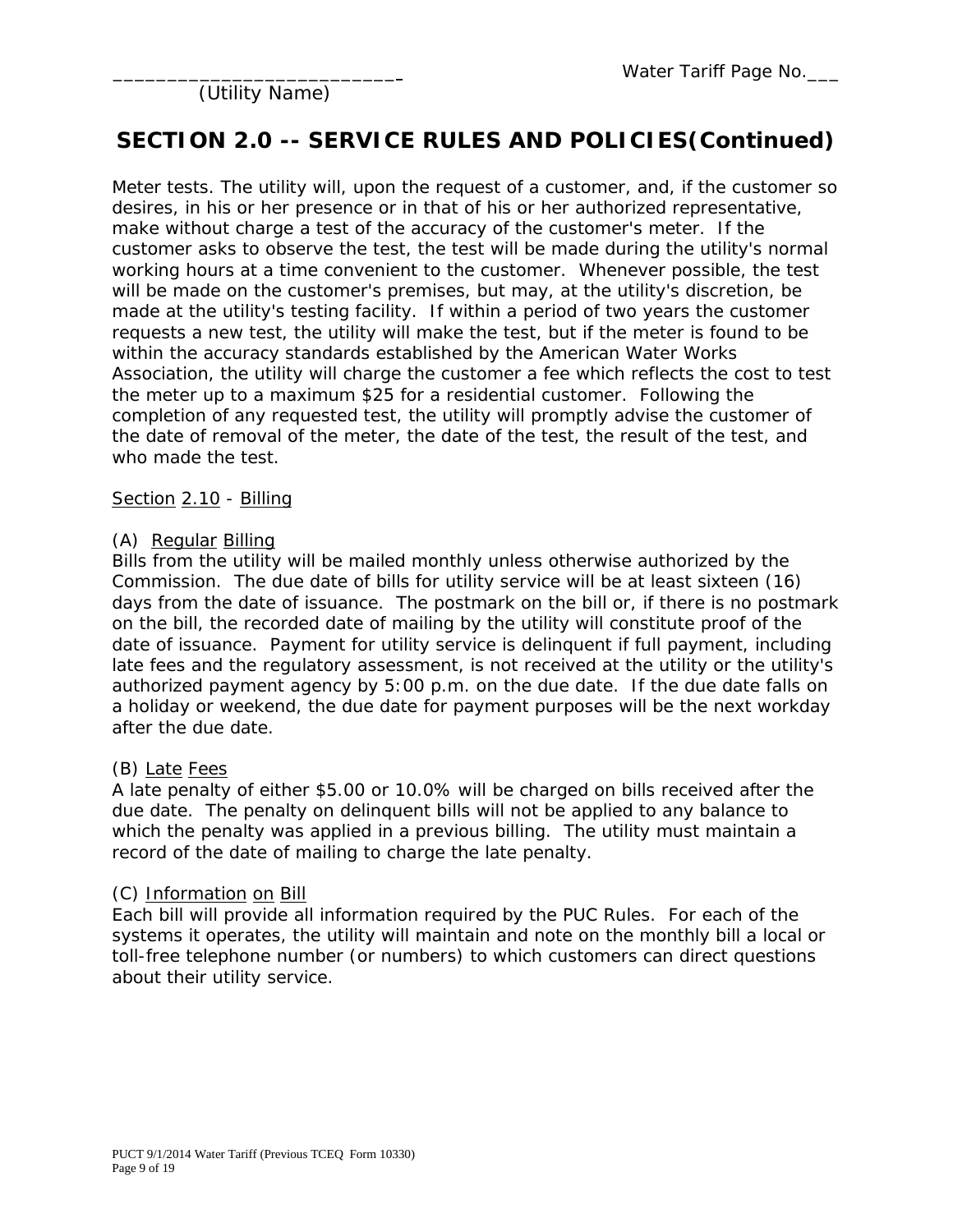### **SECTION 2.0 -- SERVICE RULES AND POLICIES (Continued)**

#### (D) Prorated Bills

If service is interrupted or seriously impaired for 24 consecutive hours or more, the utility will prorate the monthly base bill in proportion to the time service was not available to reflect this loss of service.

#### Section 2.11- Payments

All payments for utility service shall be delivered or mailed to the utility's business office. If the business office fails to receive payment prior to the time of noticed disconnection for non-payment of a delinquent account, service will be terminated as scheduled. Utility service crews shall not be allowed to collect payments on customer accounts in the field.

Payment of an account by any means that has been dishonored and returned by the payor or payee's bank, shall be deemed to be delinquent. All returned payments must be redeemed with cash or valid money order. If a customer has two returned payments within a twelve month period, the customer shall be required to pay a deposit if one has not already been paid.

#### Section 2.12 - Service Disconnection

#### (A) With Notice

Utility service may be disconnected if the bill has not been paid in full by the date listed on the termination notice. The termination date must be at least 10 days after the notice is mailed or hand delivered.

The utility is encouraged to offer a deferred payment plan to a customer who cannot pay an outstanding bill in full and is willing to pay the balance in reasonable installments. However, a customer's utility service may be disconnected if a bill has not been paid or a deferred payment agreement entered into within 26 days from the date of issuance of a bill and if proper notice of termination has been given.

Notice of termination must be a separate mailing or hand delivery in accordance with the PUC Rules.

#### B) Without Notice

Utility service may also be disconnected without notice for reasons as described in the PUC Rules.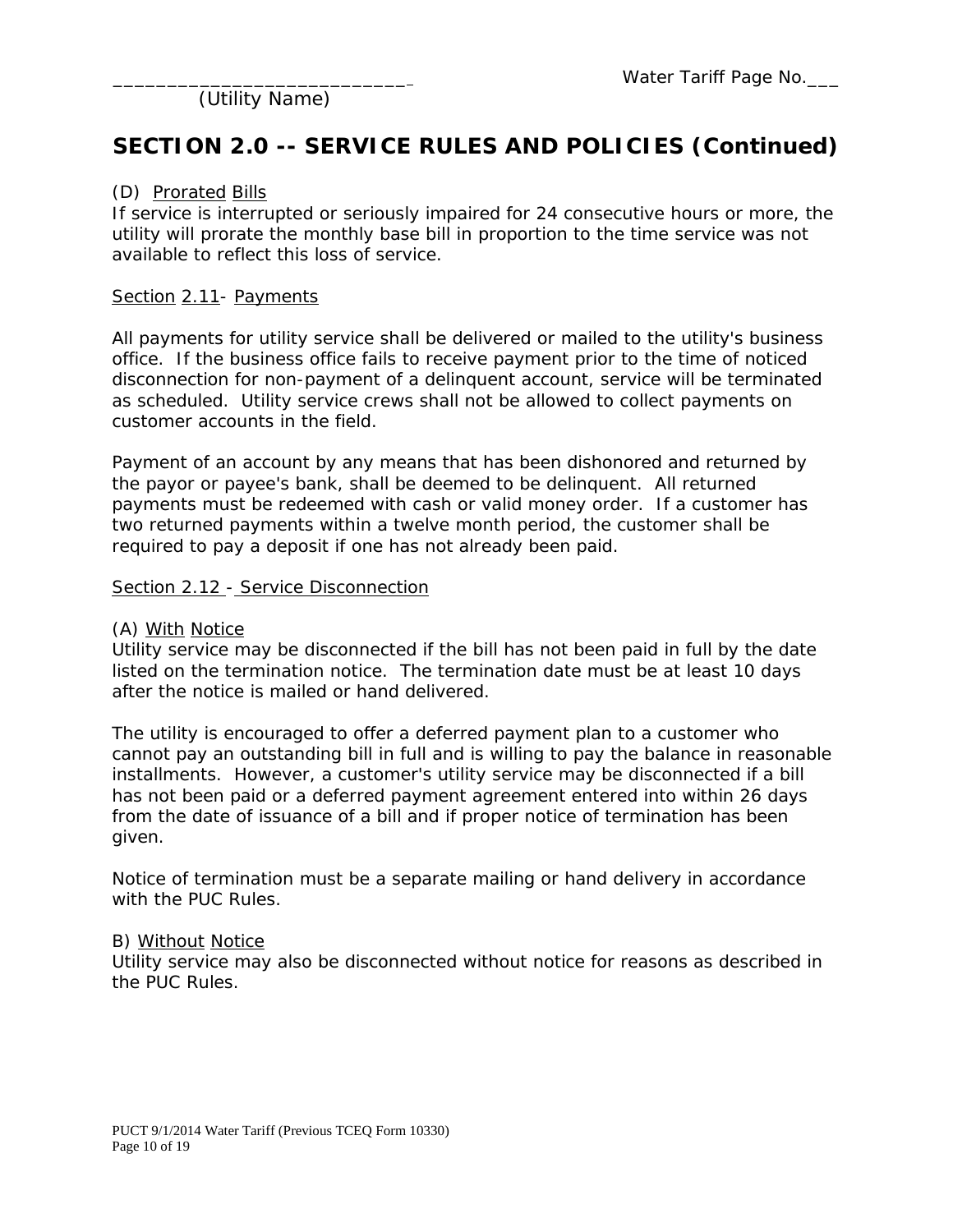### **SECTION 2.0 -- SERVICE RULES AND POLICIES (Continued)**

#### Section 2.13 - Reconnection of Service

Utility personnel must be available during normal business hours to accept payments on the day service is disconnected and the following day unless service was disconnected at the customer's request or due to a hazardous condition.

Service will be reconnected within 36 hours after the past due bill, reconnect fees and any other outstanding charges are paid or the conditions which caused service to be disconnected are corrected.

#### Section 2.14 - Service Interruptions

The utility will make all reasonable efforts to prevent interruptions of service. If interruptions occur, the utility will re-establish service within the shortest possible time. Except for momentary interruptions due to automatic equipment operations, the utility will keep a complete record of all interruptions, both emergency and scheduled and will notify the commission in writing of any service interruptions affecting the entire system or any major division of the system lasting more than four hours. The notice will explain the cause of the interruptions.

#### Section 2.15 - Quality of Service

The utility will plan, furnish, and maintain production, treatment, storage, transmission, and distribution facilities of sufficient size and capacity to provide a continuous and adequate supply of water for all reasonable consumer uses. Unless otherwise authorized by the TCEQ, the utility will maintain facilities as described in the TCEQ Rules and Regulations for Public Water Systems.

#### Section 2.16 - Customer Complaints and Disputes

If a customer or applicant for service lodges a complaint, the utility will promptly make a suitable investigation and advise the complainant of the results. Service will not be disconnected pending completion of the investigation. If the complainant is dissatisfied with the utility's response, the utility must advise the complainant that he has recourse through either the TCEQ or PUC complaint process, depending on the nature of the complaint. Pending resolution of a complaint, the commission may require continuation or restoration of service.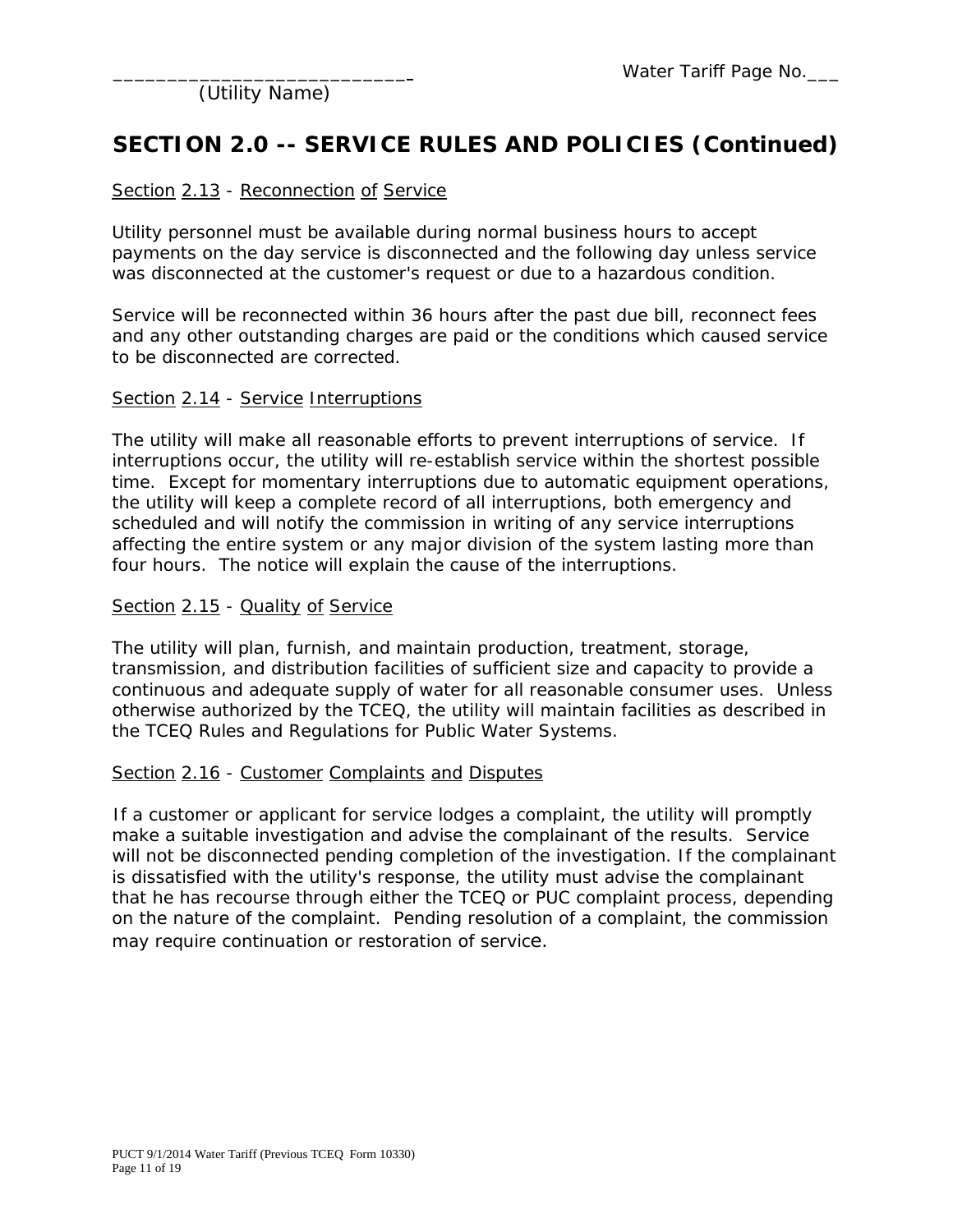### **SECTION 2.0 -- SERVICE RULES AND POLICIES (Continued)**

The utility will maintain a record of all complaints which shows the name and address of the complainant, the date and nature of the complaint and the adjustment or disposition thereof, for a period of two years after the final settlement of the complaint.

In the event of a dispute between a customer and a utility regarding any bill for utility service, the utility will conduct an investigation and report the results to the customer. If the dispute is not resolved, the utility will inform the customer that a complaint may be filed with the commission.

#### Section 2.17 - Customer Liability

Customer shall be liable for any damage or injury to utility-owned property shown to be caused by the customer.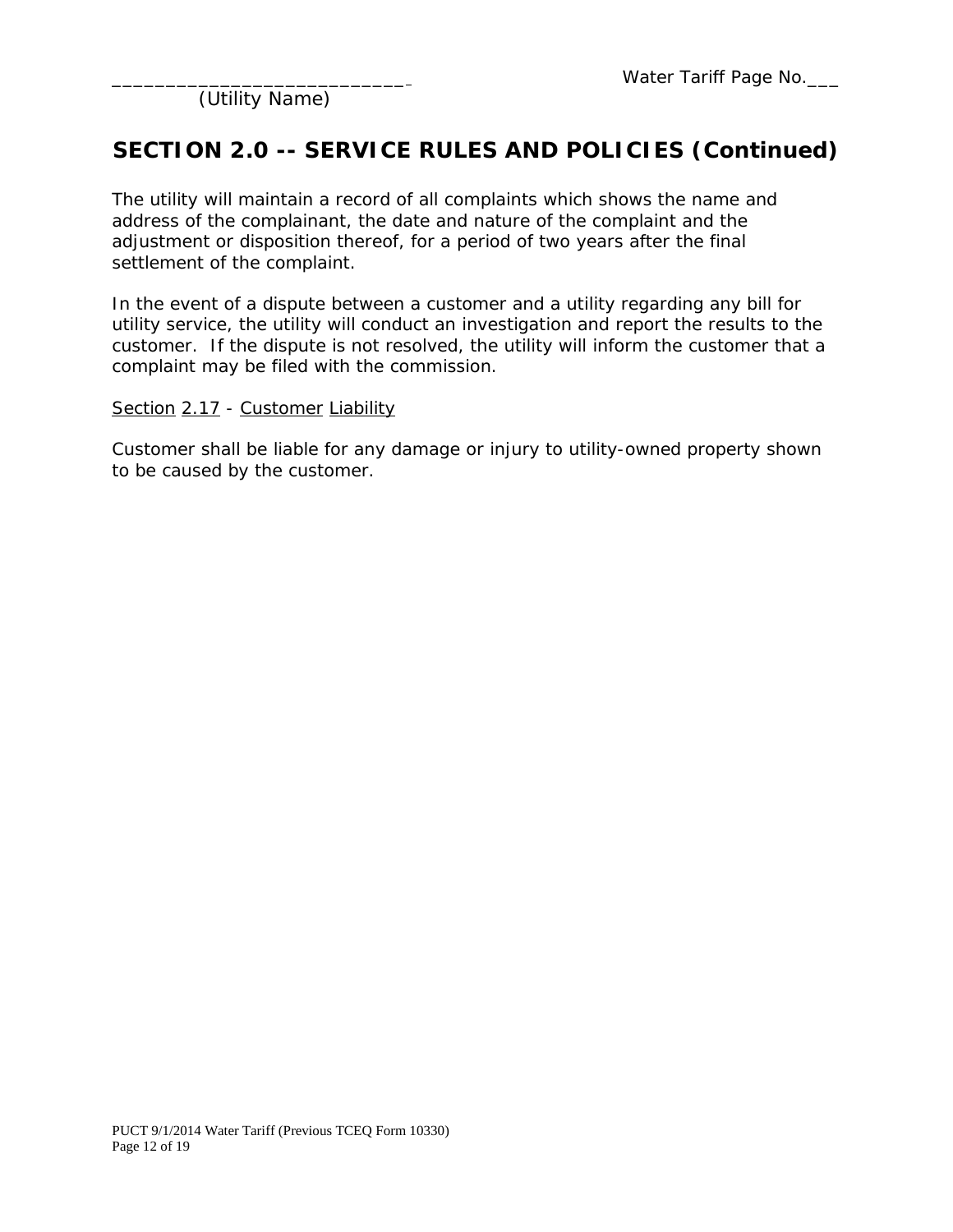## **SECTION 3.0--EXTENSION POLICY**

#### Section 3.01 - Standard Extension Requirements

LINE EXTENSION AND CONSTRUCTION CHARGES: NO CONTRIBUTION IN AID OF CONSTRUCTION MAY BE REQUIRED OF ANY CUSTOMER EXCEPT AS PROVIDED FOR IN THIS APPROVED EXTENSION POLICY.

The utility is not required to extend service to any applicant outside of its certified service area and will only do so under terms and conditions mutually agreeable to the utility and the applicant, in compliance with PUC rules and policies, and upon extension of the utility's certified service area boundaries by the PUC.

The applicant for service will be given an itemized statement of the costs, options such as rebates to the customer, sharing of construction costs between the utility and the customer, or sharing of costs between the customer and other applicants prior to beginning construction.

The utility is not required to extend service to any applicant outside of its certificated service area and will only do so under terms and conditions mutually agreeable to the utility and the applicant, in compliance with PUC rules and policies, and upon extension of the utility's certificated service area boundaries by the PUC.

#### Section 3.02 - Costs Utilities and Service Applicants Shall Bear

Within its certified area, the utility will pay the cost of the first 200 feet of any water main or distribution line necessary to extend service to an individual residential customer within a platted subdivision.

However, if the residential customer requesting service purchased the property after the developer was notified in writing of the need to provide facilities to the utility, the utility may charge for the first 200 feet. The utility must also be able to document that the developer of the subdivision refused to provide facilities compatible with the utility's facilities in accordance with the utility's approved extension policy after receiving a written request from the utility.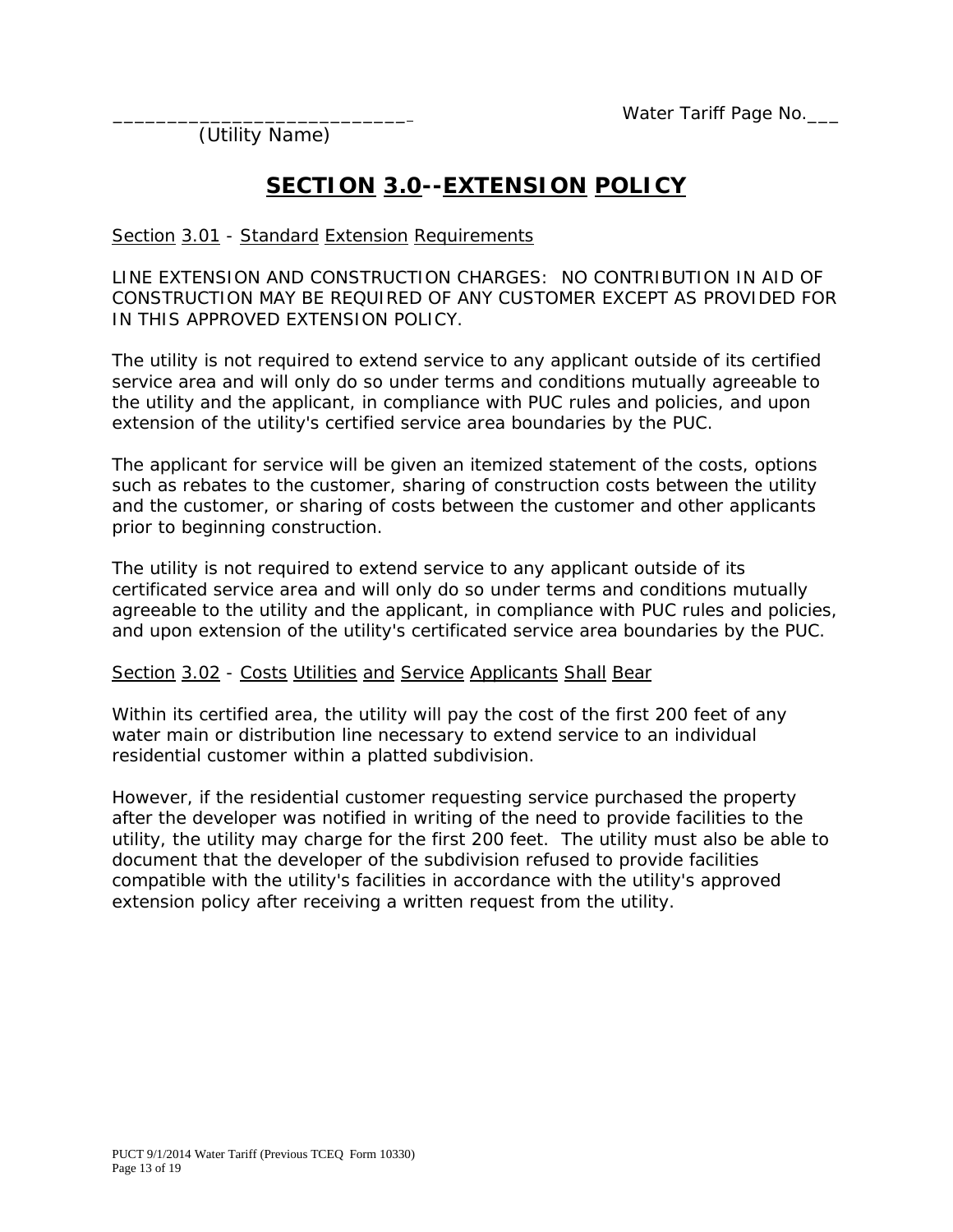### **SECTION 3.0 -- EXTENSION POLICY (Continued)**

Residential customers will be charged the equivalent of the costs of extending service to their property from the nearest transmission or distribution line even if that line does not have adequate capacity to serve the customer. However, if the customer places unique, non-standard service demands upon the system, the customer may be charged the additional cost of extending service to and throughout their property, including the cost of all necessary transmission and storage facilities necessary to meet the service demands anticipated to be created by that property.

Unless an exception is granted by the TCEQ, the residential service applicant shall not be required to pay for costs of main extensions greater than 2" in diameter for water distribution and pressure wastewater collection lines and 6" in diameter for gravity wastewater lines.

Exceptions may be granted by the TCEQ if:

- adequate service cannot be provided to the applicant using the maximum line sizes listed due to distance or elevation, in which case, it shall be the utility's burden to justify that a larger diameter pipe is required for adequate service;
- or larger minimum line sizes are required under subdivision platting requirements or building codes of municipalities within whose corporate limits or extraterritorial jurisdiction the point of use is located; or the residential service applicant is located outside the CCN service area.

If an exception is granted by the TCEQ, the utility shall establish a proportional cost plan for the specific extension or a rebate plan which may be limited to seven years to return the portion of the applicant's costs for oversizing as new customers are added to ensure that future applicants for service on the line pay at least as much as the initial service applicant.

For purposes of determining the costs that service applicants shall pay, commercial customers with service demands greater than residential customer demands in the certified area, industrial, and wholesale customers shall be treated as developers. A service applicant requesting a one inch meter for a lawn sprinkler system to service a residential lot is not considered nonstandard service.

If an applicant requires service other than the standard service provided by the utility, such applicant will be required to pay all expenses incurred by the utility in excess of the expenses that would be incurred in providing the standard service and connection beyond 200 feet and throughout his property including the cost of all necessary transmission facilities.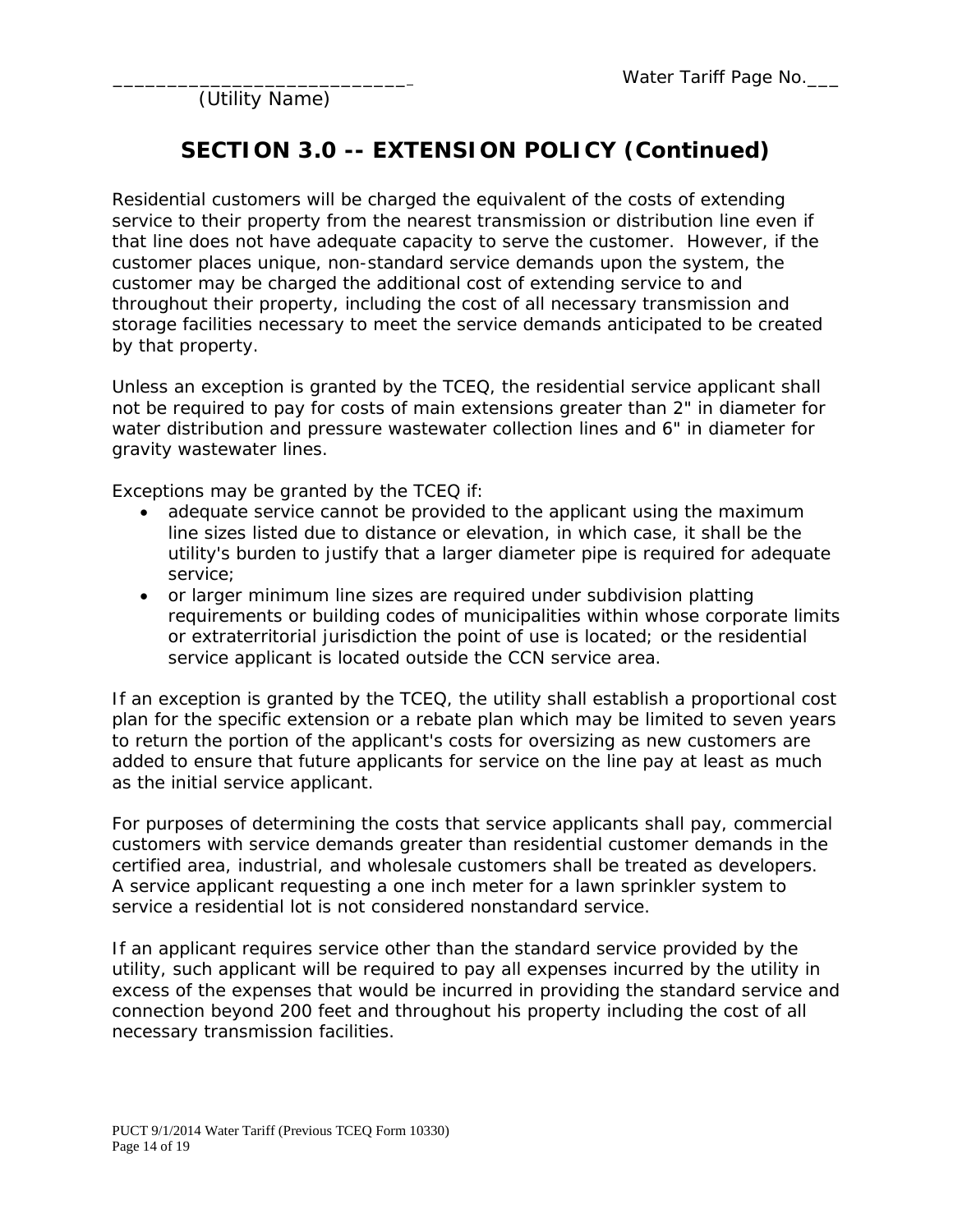### **SECTION 3.0 -- EXTENSION POLICY (Continued)**

The utility will bear the full cost of any over-sizing of water mains necessary to serve other customers in the immediate area. The individual residential customer shall not be charged for any additional production, storage, or treatment facilities. Contributions in aid of construction may not be required of individual residential customers for production, storage, treatment or transmission facilities unless otherwise approved by the Commission under this specific extension policy.

#### Section 3.03 - Contributions in Aid of Construction

Developers may be required to provide contributions in aid of construction in amounts sufficient to furnish the development with all facilities necessary to provide for reasonable local demand requirements and to comply with TCEQ minimum design criteria for facilities used in the production, transmission, pumping, or treatment of water or TCEQ minimum requirements. For purposes of this subsection, a developer is one who subdivides or requests more than two meters on a piece of property. Commercial, industrial, and wholesale customers will be treated as developers.

Any applicant who places unique or non-standard service demands on the system may be required to provide contributions in aid of construction for the actual costs of any additional facilities required to maintain compliance with the TCEQ minimum design criteria for water production, treatment, pumping, storage and transmission.

Any service extension to a subdivision (recorded or unrecorded) may be subject to the provisions and restrictions of P.U.C. SUBST. R. 24.86(d). When a developer wishes to extend the system to prepare to service multiple new connections, the charge shall be the cost of such extension, plus a pro-rata charge for facilities which must be committed to such extension compliant with the TCEQ minimum design criteria. As provided by P.U.C. SUBST. R.  $24.85(e)(3)$ , for purposes of this section, commercial, industrial, and wholesale customers shall be treated as developers.

A utility may only charge a developer standby fees for unrecovered costs of facilities committed to a developer's property under the following circumstances:

- Under a contract and only in accordance with the terms of the contract; or
- if service is not being provided to a lot or lots within two years after installation of facilities necessary to provide service to the lots has been completed and if the standby fees are included on the utilities approved tariff after a rate change application has been filed. The fees cannot be billed to the developer or collected until the standby fees have been approved by the commission or executive director.

for purposes of this section, a manufactured housing rental community can only be charged standby fees under a contract or if the utility installs the facilities necessary to provide individually metered service to each of the rental lots or spaces in the community.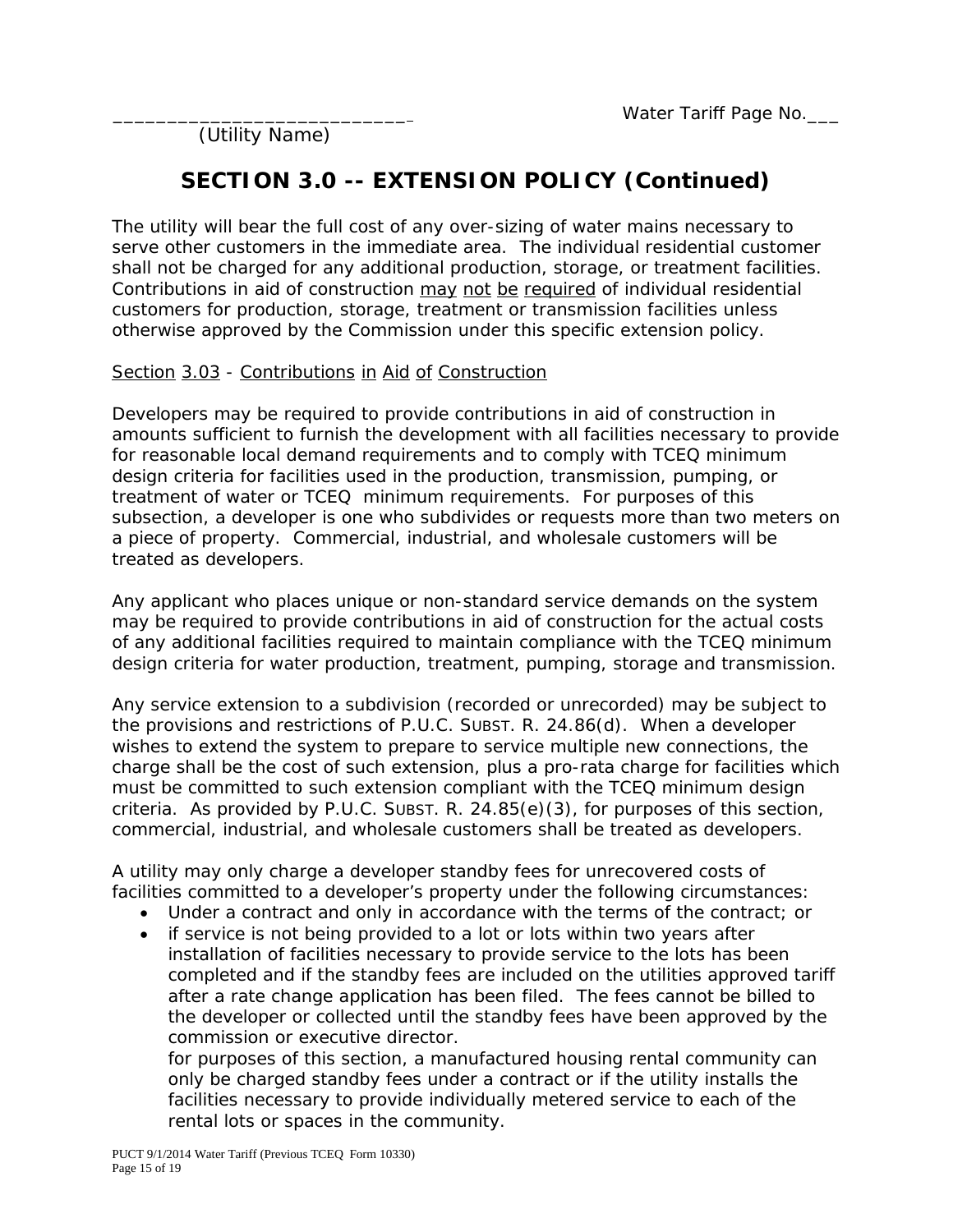### **SECTION 3.0 -- EXTENSION POLICY (Continued)**

#### Section 3.04 - Appealing Connection Costs

The imposition of additional extension costs or charges as provided by Sections 3.0 - Extension Policy of this tariff shall be subject to appeal as provided in this tariff, PUC rules, or the rules of such other regulatory authority as may have jurisdiction over the utility's rates and services. Any applicant required to pay for any costs not specifically set forth in the rate schedule pages of this tariff shall be given a written explanation of such costs prior to payment and/or commencement of construction. If the applicant does not believe that these costs are reasonable or necessary, the applicant shall be informed of the right to appeal such costs to the PUC or such other regulatory authority having jurisdiction over the utility's rates in that portion of the utility's service area in which the applicant's property(ies) is located.

#### Section 3.05 - Applying for Service

The utility will provide a written service application form to the applicant for each request for service received by the utility's business offices. A separate application shall be required for each potential service location if more than one service connection is desired by any individual applicant. Service application forms will be available at the utility's business office during normal weekday business hours. Service applications will be sent by prepaid first class United States mail to the address provided by the applicant upon request. Completed applications should be returned by hand delivery in case there are questions which might delay fulfilling the service request. Completed service applications may be submitted by mail if hand delivery is not possible.

Where a new tap or service connection is required, the service applicant shall be required to submit a written service application and request that a tap be made. A diagram, map, plat, or written metes and bounds description of precisely where the applicant desires each tap or service connection is to be made and, if necessary, where the meter is to be installed, along the applicant's property line may also be required with the tap request. The actual point of connection and meter installation must be readily accessible to utility personnel for inspection, servicing, and meter reading while being reasonably secure from damage by vehicles and mowers. If the utility has more than one main adjacent to the service applicant's property, the tap or service connection will be made to the utility's nearest service main with adequate capacity to service the applicant's full potential service demand. Beyond the initial 200 feet, the customer shall bear only the equivalent cost of extending from the nearest main. If the tap or service connection cannot be made at the applicant's desired location, it will be made at another location mutually acceptable to the applicant and the utility. If no agreement on location can be made, the applicant may refer the matter to the PUC for resolution.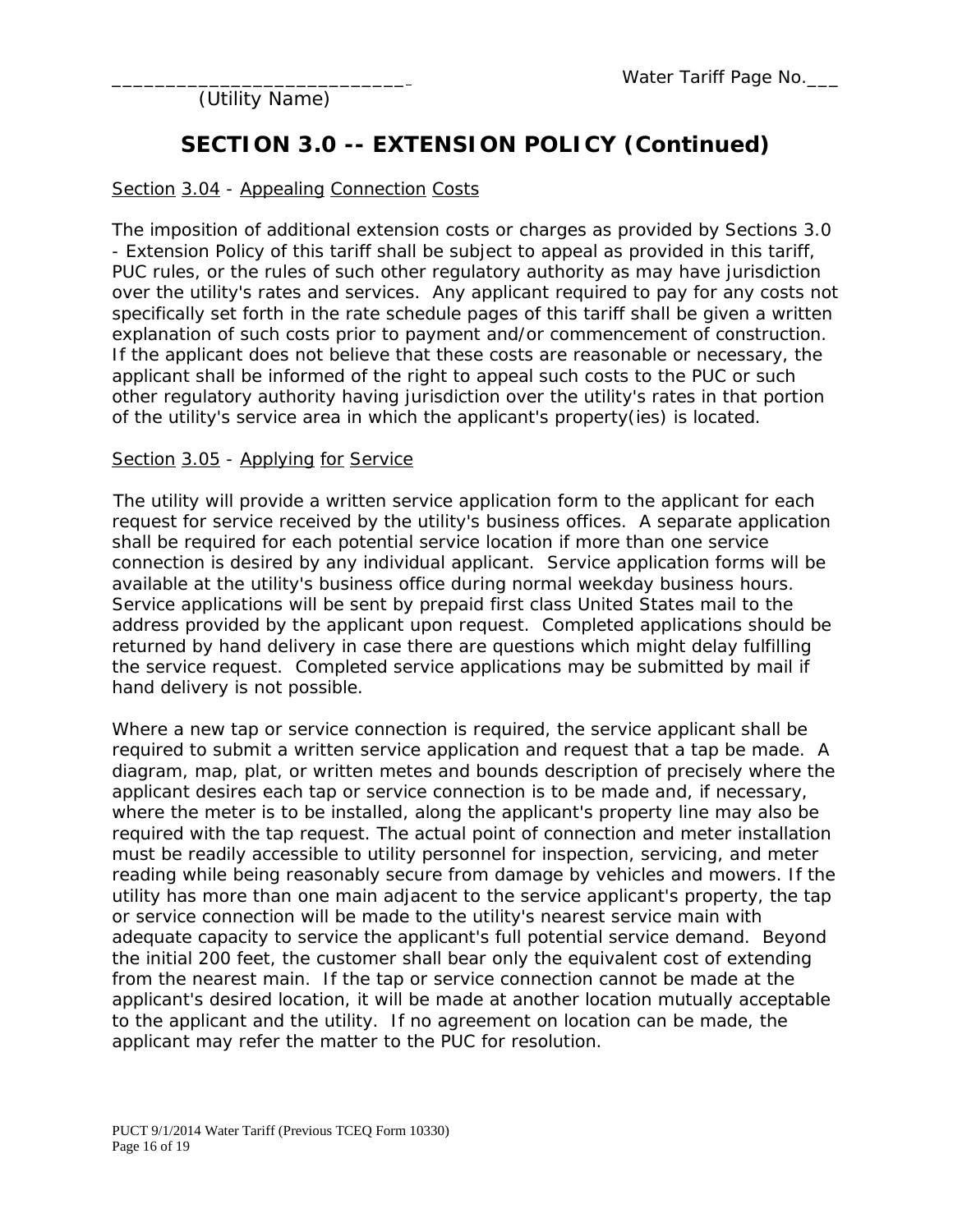## **SECTION 3.0 -- EXTENSION POLICY (Continued)**

#### Section 3.06 - Qualified Service Applicant

A "qualified service applicant" is an applicant who has: (1) met all of the utility's requirements for service contained in this tariff, PUC rules and/or PUC order, (2) has made payment or made arrangement for payment of tap fees, (3) has provided all easements and rights-of-way required to provide service to the requested location, (4) delivered an executed customer service inspection certificate to the utility, if applicable, and (5) has executed a customer service application for each location to which service is being requested.

The utility shall serve each qualified service applicant within its certified service area as soon as practical after receiving a completed service application. All service requests will be fulfilled within the time limits prescribed by PUC rules once the applicant has met all conditions precedent to achieving "qualified service applicant" status. If a service request cannot be fulfilled within the required period, the applicant shall be notified in writing of the delay, its cause and the anticipated date that service will be available. The PUC service dates shall not become applicable until the service applicant has met all conditions precedent to becoming a qualified service applicant as defined by PUC rules.

#### Section 3.07 - Developer Requirements

As a condition of service to a new subdivision, the utility shall require a developer (as defined by PUC rule) to provide permanent recorded public utility easements as a condition of service to any location within the developer's property.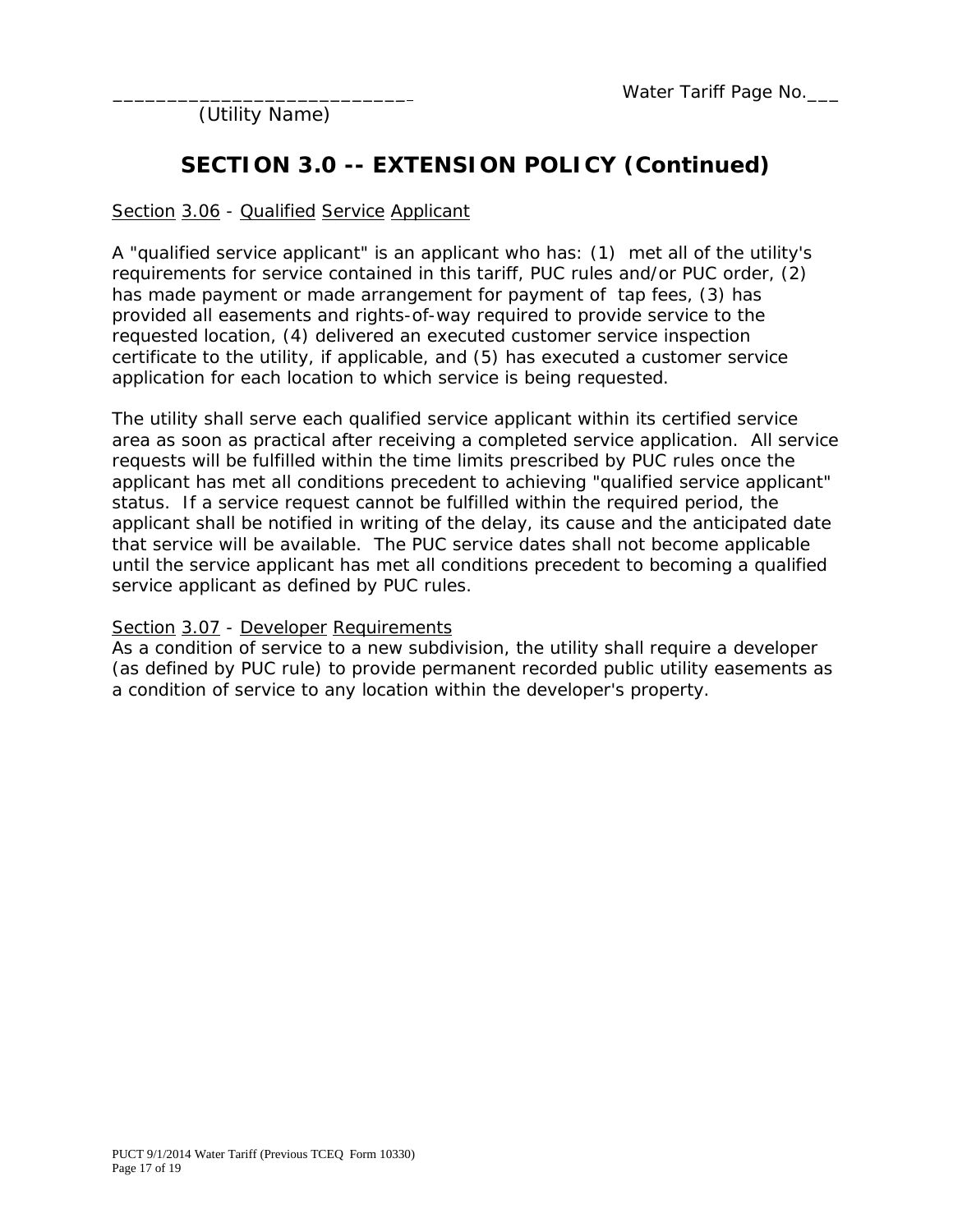# **APPENDIX A – DROUGHT CONTINGENCY PLAN (Utility Must Attach TCEQ-Approved Plan)**